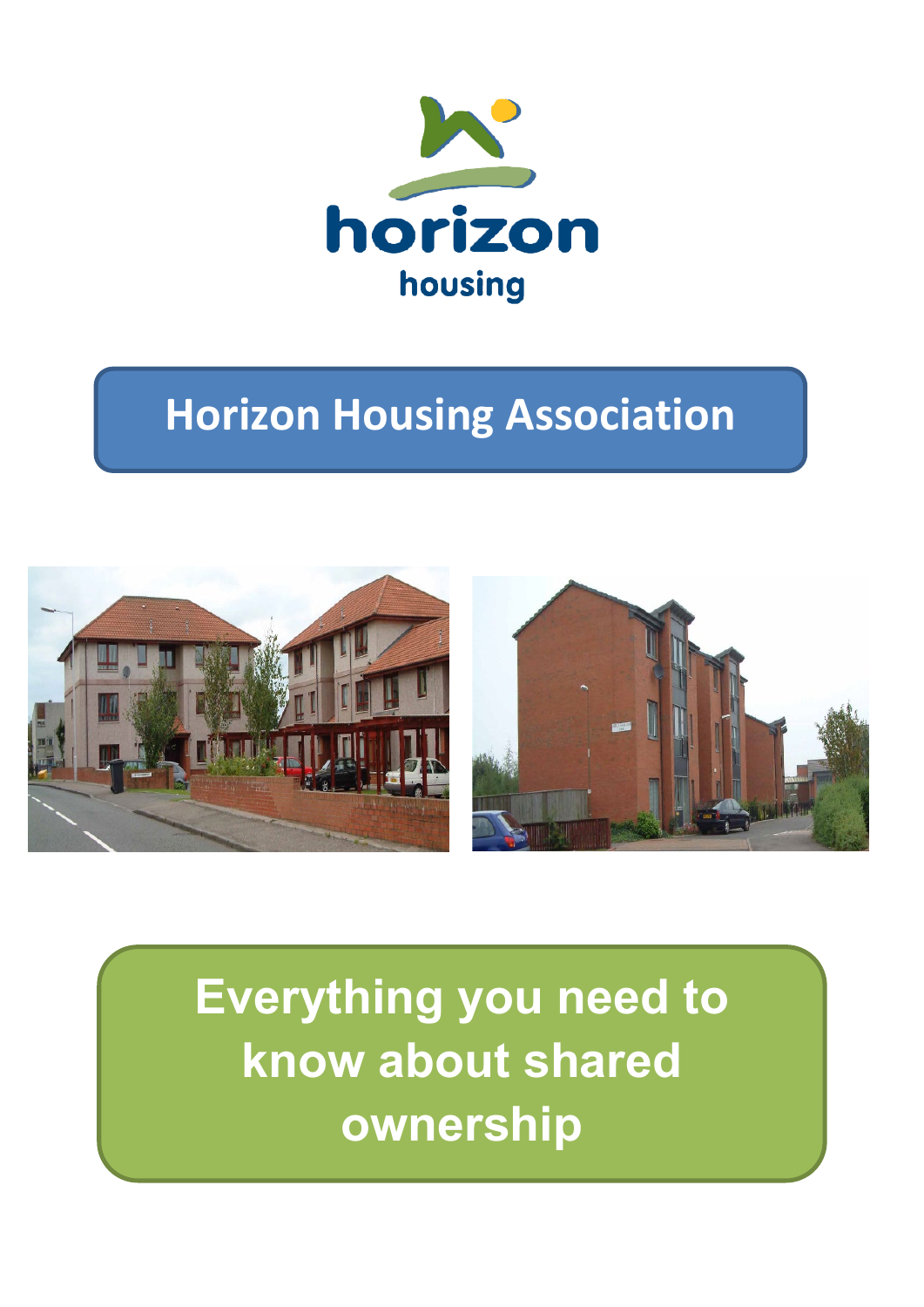

Horizon Housing Association is a registered social landlord with 795 properties for rent over 11 local authority areas in the central belt. We also have a small number of shared ownership properties. This information guide is designed for these properties.

## **Who is your Housing Officer?**

| Alexa Thomson      | Mid Gogarloch Syke, Golfdrum<br><b>Street</b> |
|--------------------|-----------------------------------------------|
|                    |                                               |
| Christina Johnston | <b>Myreside Gate</b>                          |
|                    | <b>Henderson Street</b>                       |
|                    | Archway                                       |
|                    | <b>Campbell Street/Sandbank</b>               |
|                    | <b>Street</b>                                 |
|                    | McTaggart Avenue                              |
| Michelle Higgins   | <b>Winton Crescent</b>                        |





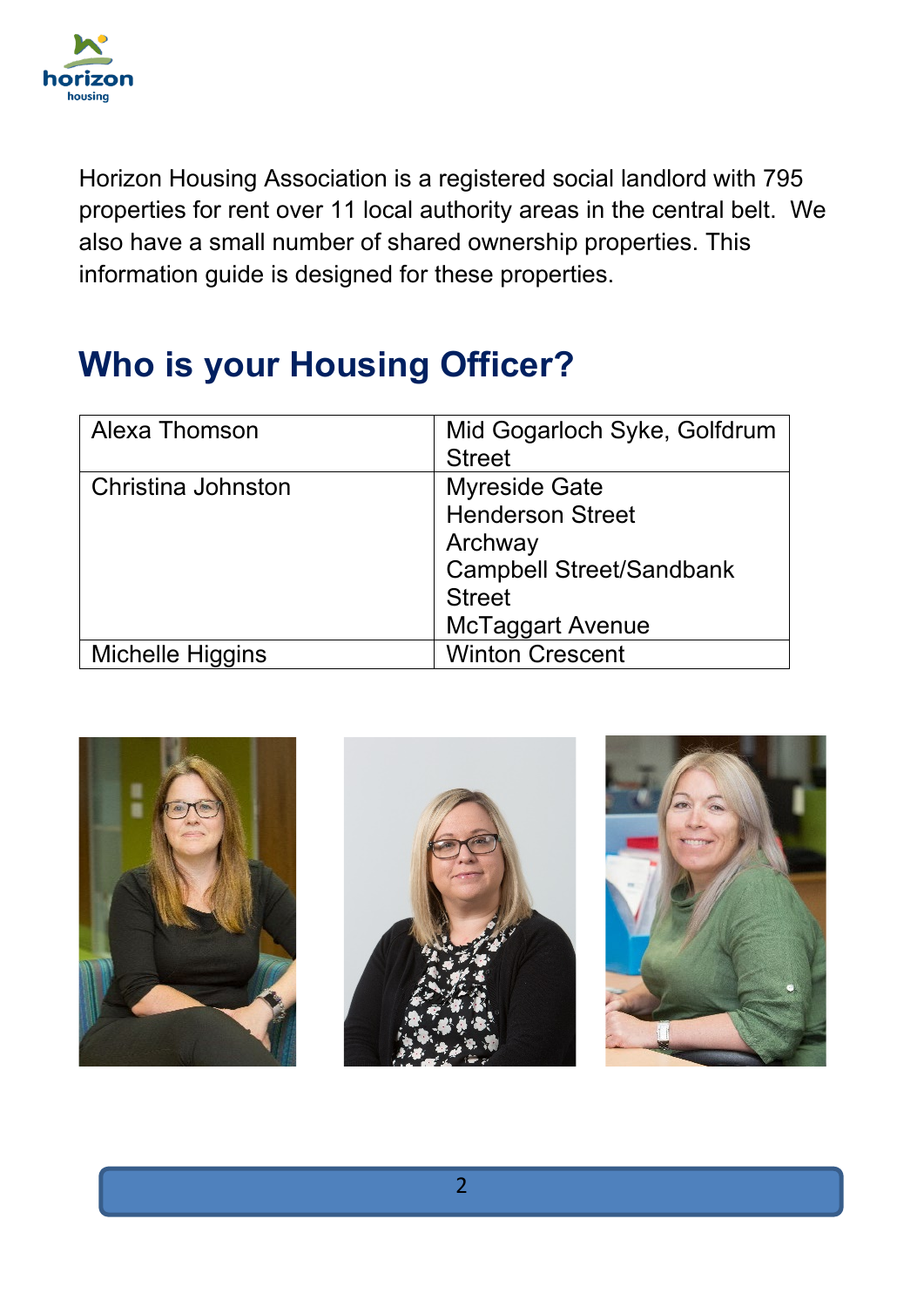

## **About this information guide**

By issuing this guide we aim to give you general guidance and hopefully answer any questions you may have about shared ownership and about how to increase or sell your share. If you have any questions regarding shared ownership or any other issues, please contact your housing officer (by emailing [e-mail@horizonhousing.org](mailto:e-mail@horizonhousing.org) or call 0330 303 0089). Your housing officer will be happy to provide advice and assistance

- if you need clarification on your occupancy and service charge payments
- if you are experiencing difficulties in making payments
- if you are unclear about your rights and obligations in relation to your occupancy agreement
- if you want to buy an additional share or want to sell your share

We hope you will find it useful, but it is not meant as a legal document. The actual terms and conditions in relation to your occupancy of your home are set out in your Exclusive Occupancy Agreement (EOA). Your solicitor should have explained the legal commitment you made when you became a shared owner and if you have any concerns about your EOA or your obligations set out in your deeds of conditions then you should contact your solicitor.

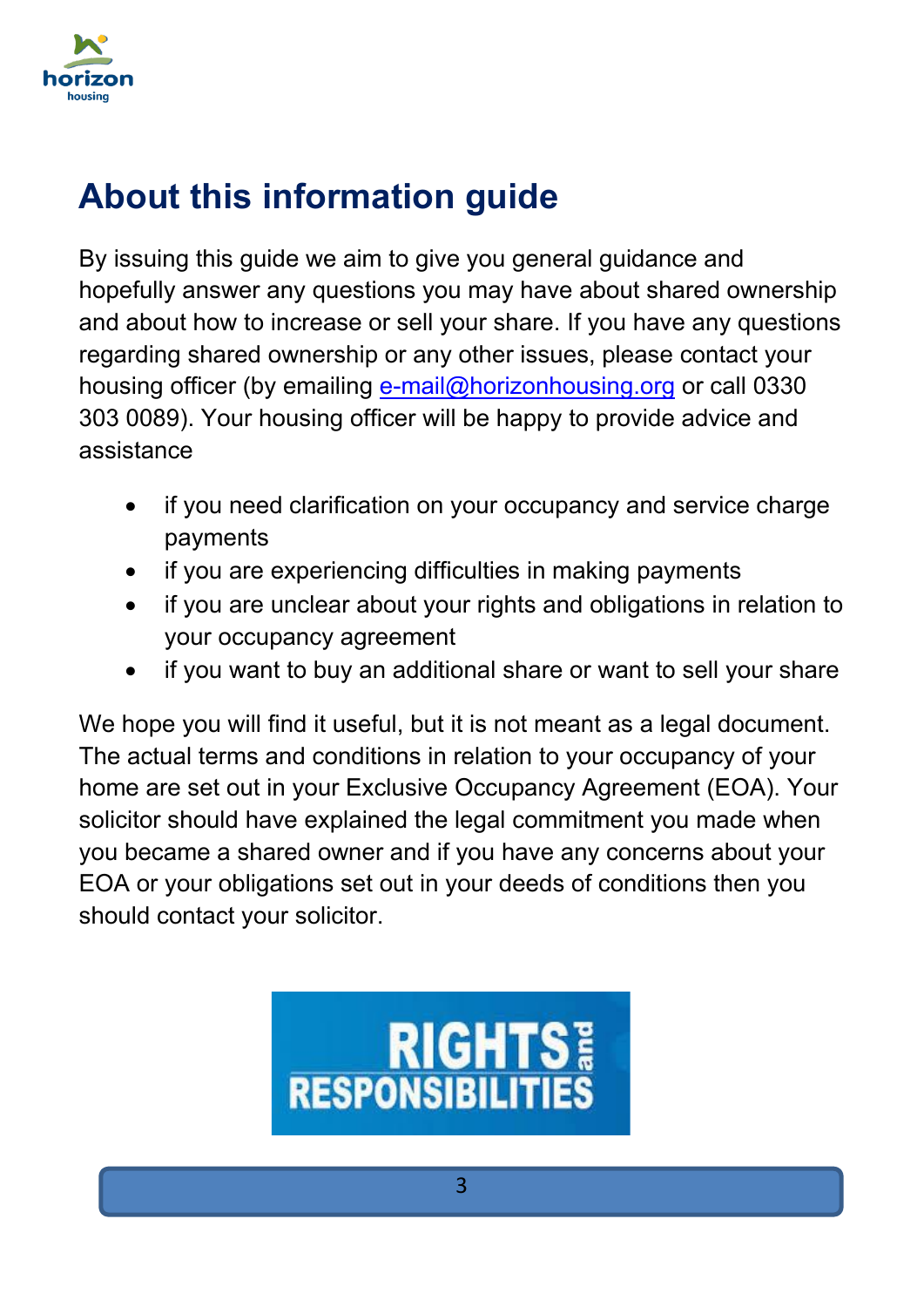

## **What is shared ownership?**

There are important differences between sharing owners and tenants. As a sharing owner you buy a share of the property – 25%,50% or 75% and the Association owns the remainder. Your rights and responsibilities are more similar to outright owners than our tenants who rent their homes. It is important to note that sharing owners are not tenants of Horizon, no matter what percentage we own.

## **About your Exclusive Occupancy agreement (EOA)**

When you bought your home, it was a condition of the sale that your entered into an occupancy agreement with us. This is a legal document. The EOA contains full details about your rights and responsibilities. We have tried to explain these in this guide and our housing officers are happy to provide additional guidance, but it is your responsibility to ensure that you understand the EOA and your deeds of conditions, and to seek legal advice where appropriate.

The Occupancy Agreements ends after 20 years unless you end it earlier, for instance by selling your share or by buying the additional shares so that you own the property outright. At the end of 20 years you have various options, including selling your share or entering into another EOA. We will contact you to discuss this.

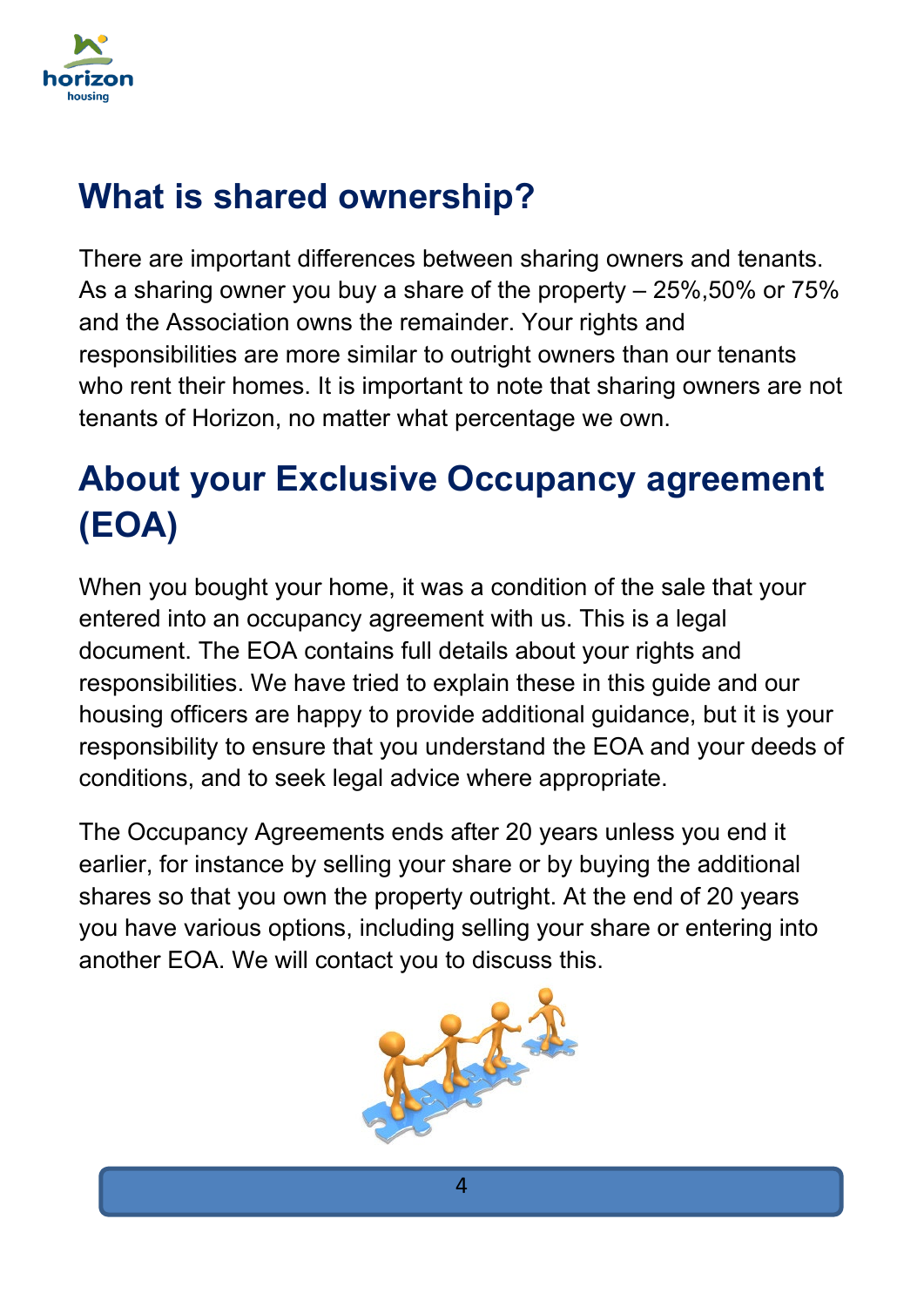

## **Your Housing Costs**

Aside from any mortgage or loan you may have to pay, you also need to pay an occupancy charge to Horizon.

Your occupancy charge is based on the amount of the property that Horizon owns and allows you to have exclusive occupancy of the whole property although you only own a part of it.

Your occupancy payment is reviewed annually, and you will be given at least 4 weeks' notice of any proposed change.

Horizon will arrange buildings insurance and we will add the cost of this to your occupancy charge.

Horizon acts as factor in our developments where we have shared or outright owners. Where there are communal facilities such as landscaped areas, stair cleaning, communal power costs (i.e for stair lighting) we will add a service charge to your occupancy charge. If you are obliged to pay into a cyclical maintenance fund we will also add this to your monthly charge. Please see our leaflet on factoring for more details.

The Occupancy Payment, buildings insurance and any service charges or cyclical maintenance payments are due, in advance on the 1st of each month.

We will give you a breakdown of the various elements contained within your charge on an annual basis, but we are always happy to provide this information if you email [e-mail@horizonhousing.org](mailto:e-mail@horizonhousing.org) or call us on 0330 303 0089.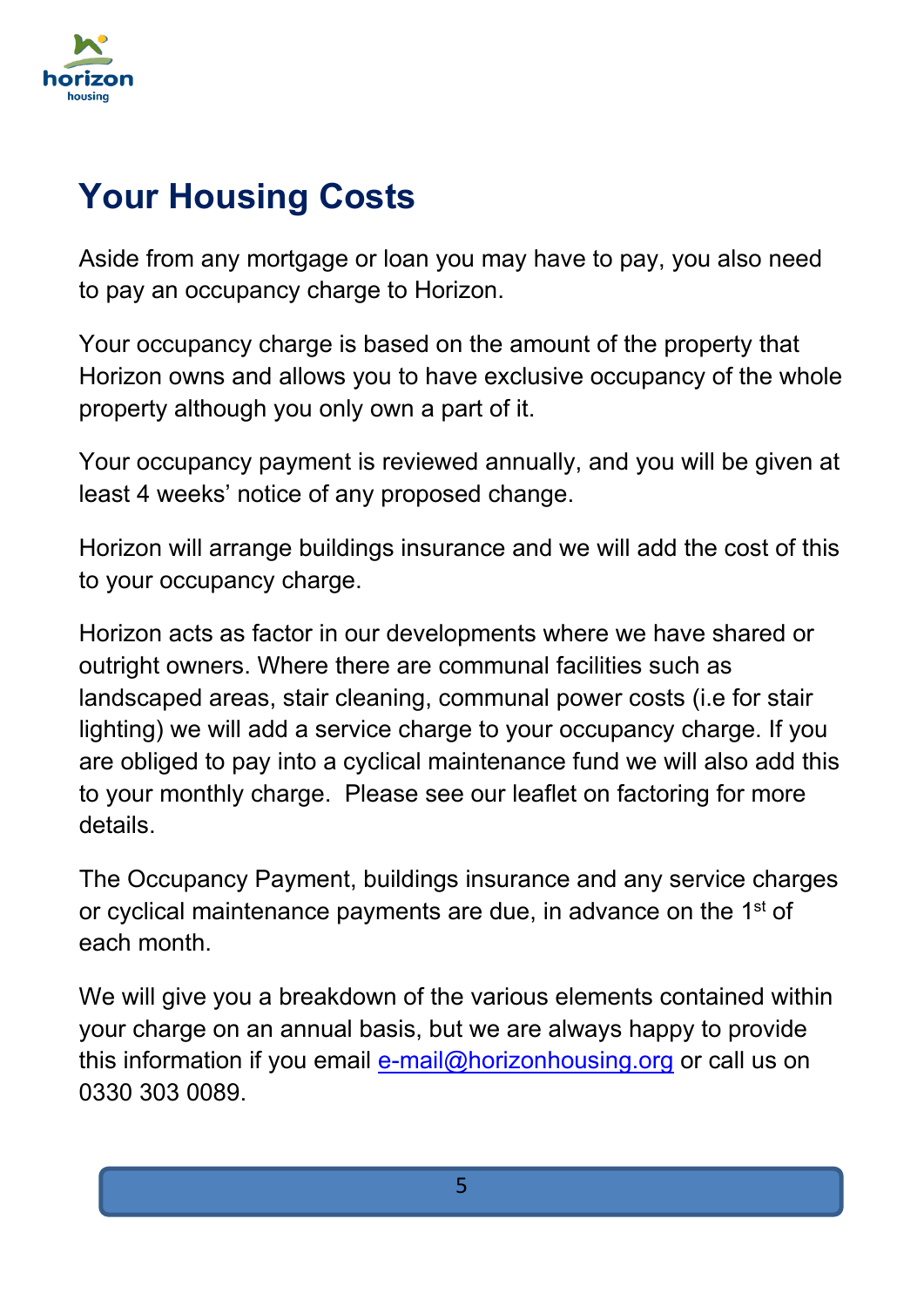

## **Ways to pay**

The easiest way to pay your monthly charges is by direct debit. Contact us and we will arrange it or, if you prefer, discuss alternative ways to pay**.** 



Failure to pay your occupancy is a serious matter and could lead to you losing your home. Please let us know if you are experiencing problems in paying, or your circumstances change please contact – we will try and help.

If you fall behind on payments, and do not contact us to come to an arrangement, then we may ask our solicitors to take legal action against you.

A co-operation agreement obliges the Association to act together if you fall behind either with the mortgage payments or with the occupancy agreement. For example if a sharing owner keeps up to date with mortgage payments but allows arrears of the Occupancy Agreement to build up, we would inform the lender and they would have to join us in taking action to force a sale or repossess the property.

#### **We do not want this to happen- and neither does any lender- so if you fall into difficulties, please contact us immediately – if it isn't left too late the problem can usually be sorted out.**

If you are on a low income or receiving other in receipt of welfare benefits, you may be entitled to help with your occupancy payments and possibly with your mortgage interest payments. We can help with this.

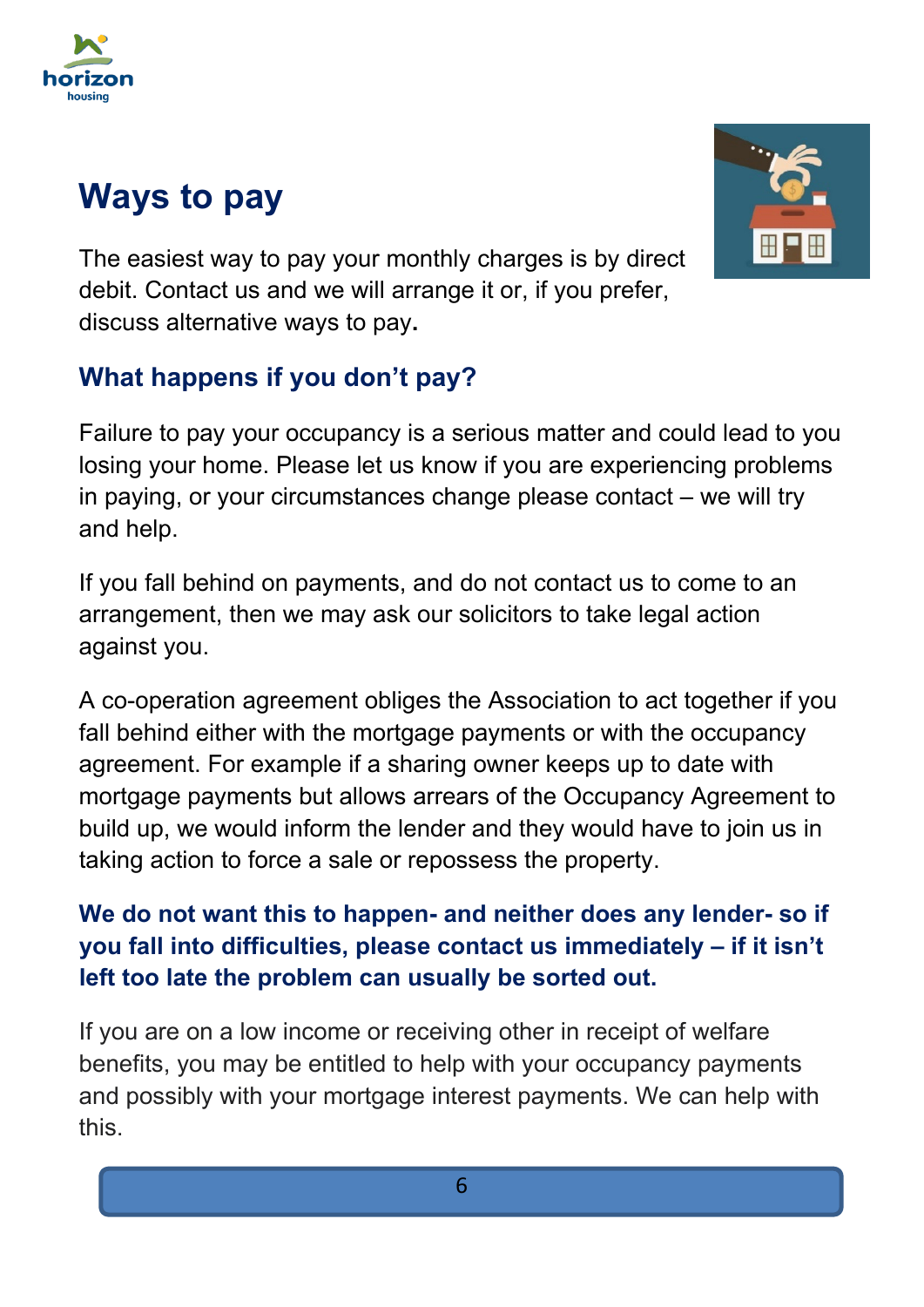

Horizon's Tenancy Sustainment Team provides a free, confidential service for sharing owners, offering advice and support. They can help to ensure that you are getting any welfare benefits you may be entitled to and where appropriate, can make referrals for debt and money advice. You can find out more on our website [https://www.horizonhousing.org/tenants/help-and-advice/.](https://www.horizonhousing.org/tenants/help-and-advice/) If you would like to speak to the Tenancy Sustainment Team you can self-refer by calling 0330 303 0089 or ask your housing officer to make a referral on your behalf.

## **Repairs and maintenance**



#### • **Repairs and maintenance of your home**

As a sharing owner, you are fully responsible for internal repairs and external repairs of your own property, even though you only own a share of it. The Association will not carry out repairs in your home. However, when we are carrying out major improvements within your development, we may ask sharing owners if they wish to be included – in these cases payment must be made on completion.

You are responsible for making sure that your home is kept in good repair. We have the right of access to your home – after giving you at least 3 days' notice, to check the condition of the property. If we are concerned that the property is in serious disrepair then we can serve a notice requiring you to carry out essential repairs, and if you fail do these, we can carry out the repairs and recharge you.

#### • **Repairs and maintenance of common areas**

You are also responsible for your share of any communal repairs and maintenance in your block (if you live in a flat) or in the development.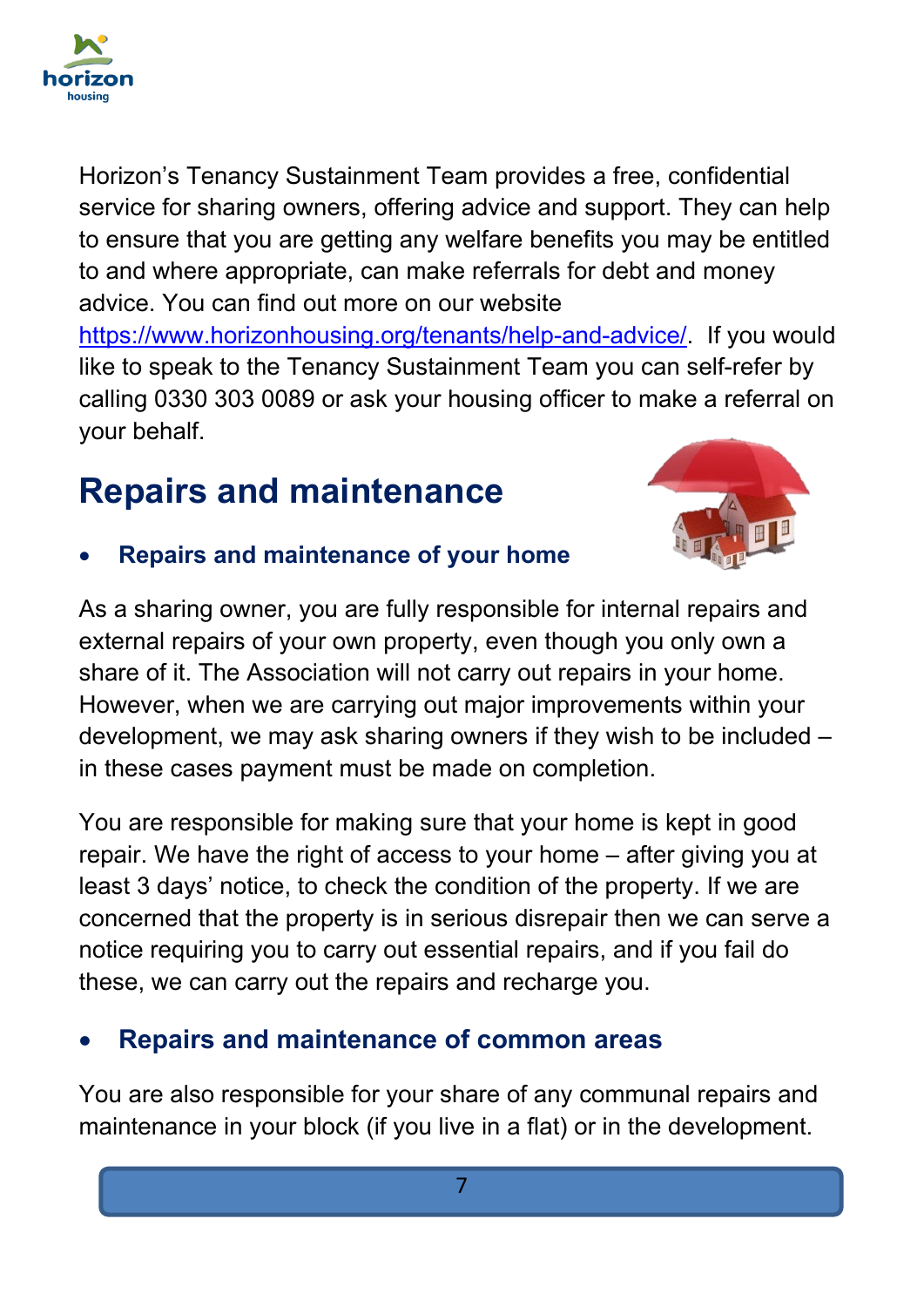

The share you are responsible for is set out in the deeds of conditions for your property and your solicitor should have explained this to you when you bought your property.

You will find more about your responsibilities in relation to common repairs and maintenance in our leaflet about factoring or on our website.

If you need to report a communal repair, please call **0330 303 0089** during office hours.

## **Buildings insurance**

Horizon is part of the Link Group, which tenders every 3 years for a common block buildings insurance for all the properties we own or factor. Neither Link nor Horizon get any commission from the insurers for building insurance.

As a sharing owner you cannot opt out of this block buildings insurance since this forms part of their Occupancy Agreement.

We will write to you annually giving details of the insurance premium as well as a summary of cover.

**This buildings insurance does not cover your contents i.e. personal items, furniture, floor coverings etc. You should ensure that you also have adequate contents insurance.** 

If you wish to make a claim under this policy please contact us by

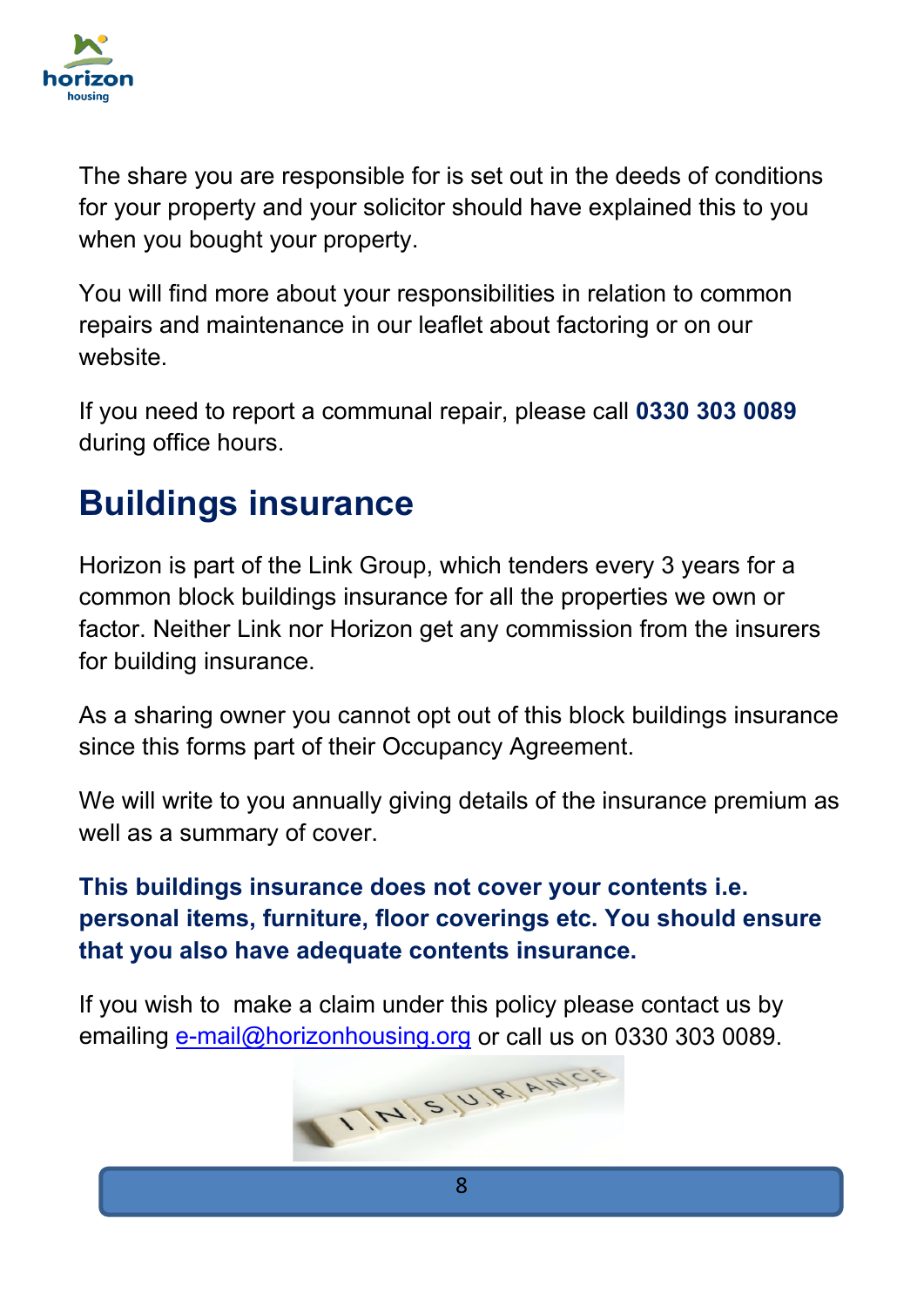

### **Buying further shares**

As a sharing owner you can buy further shares in your home in 25% blocks. You are not limited to buying 25% at time – you buy multiples of 25% or you can buy your property outright. However, you can only buy an additional share or purchase outright if at least 12 months have passed since you last bought a share or bought the property. In addition, you will not be allowed to buy additional shares if you owe us any money – either from occupancy charges, service charges or your share of repairs or maintenance.

If you decide to buy an additional share (this is sometimes called a tranche) please let us know in writing. We will then ask an independent valuer to undertake a market valuation of your home. Please note that the cost of this valuation will be charged to you even though you may decide not to go ahead with buying a further share.

Once we receive the valuation, we will send you the report and you can decide whether you want to go ahead. If you decide that you do want to go ahead you should confirm this in writing. We will then instruct our solicitor to proceed with the sale of the share. You will be responsible for your own legal costs as well as the Association's.

One the sale is concluded we will adjust your occupancy payment to reflect the reduction of our share in the property.

If you purchase 100% of the property you will still be liable, as all owners are, to pay your share of the upkeep of common areas and where appropriate common repairs, as set out in your deeds of conditions.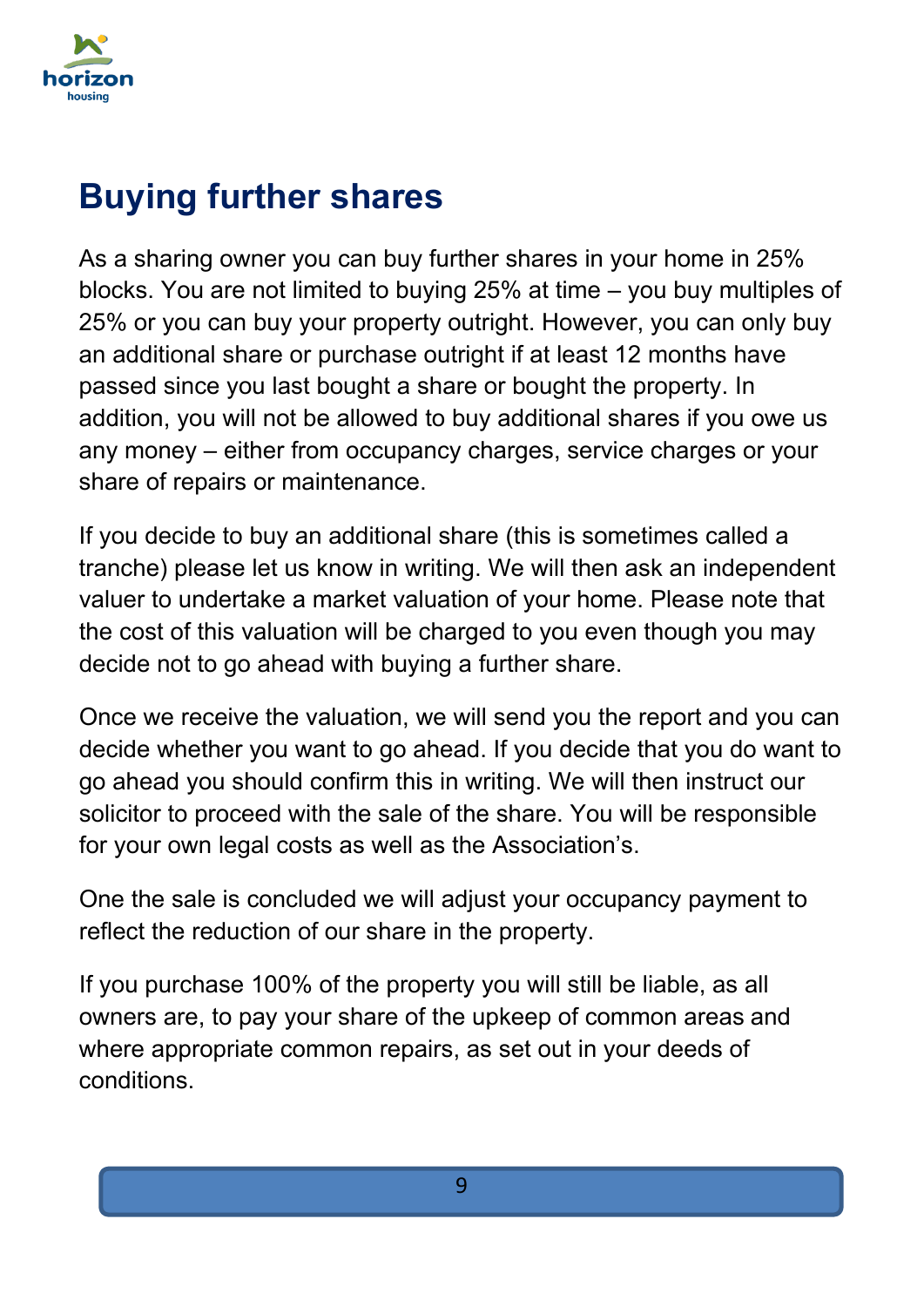



## **Moving Home & selling your share**

Moving house when you are a sharing owner means selling your share. This is a legal process and you have certain obligations in relation to this which are set out in your occupancy agreement. Whilst we will do our best to make things happen as quickly as possible, this will take time and you should bear this in mind when you are planning to move.

#### **You must let us know, in writing, if you wish to sell- you cannot conclude a sale without our permission.**

The first thing you need to do is get a home report. A solicitor or estate agent will arrange this for you, although you can commission one yourself by contacting a qualified surveyor.

#### • **Selling your share to Horizon**

Once you have the home report you should send it to us and tell us formally that you wish to sell the property. Your Occupancy Agreement states that the Association must be given the opportunity to buy your share at the market value. You cannot put your home on the market before this.

Your occupancy agreement gives Horizon 6 weeks to make a decision on whether we will buy your share, but we make every effort to give you the decision well before this.

If we decide not to buy your share, we will let you know in writing and you are free to sell your share on the open market.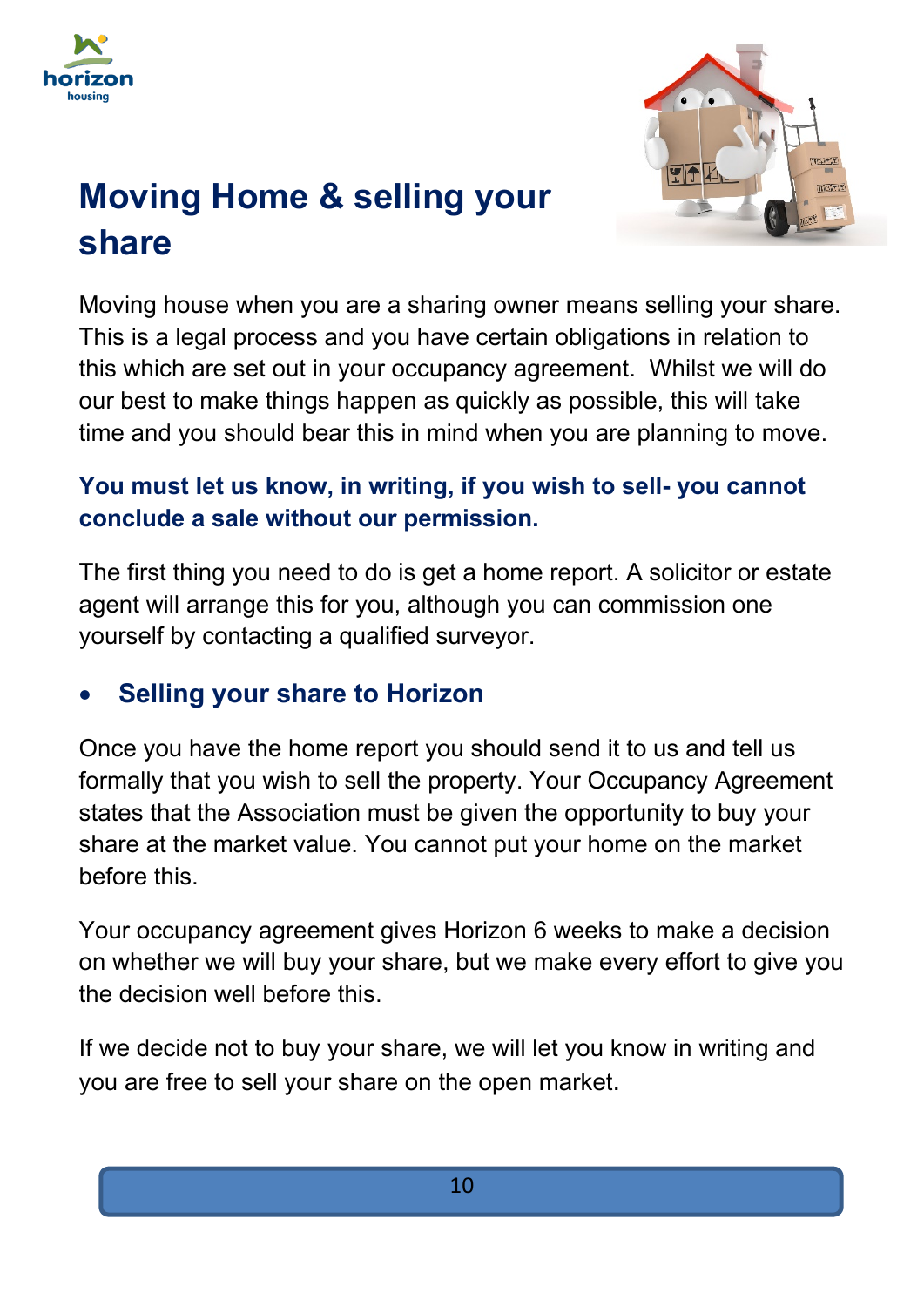

#### • **Selling your share to another sharing owner**

You are responsible for marketing and selling the share on the open market and for any associated costs. We will, if you wish add details of your property on to our website, at no charge.

Please make sure that your estate agent is aware that it is only a share of the property which is being marketed. Any advert should make clear that it is a shared ownership property and that any prospective purchaser must enter into an exclusive occupancy agreement with Horizon. In addition, the associated costs must be clear to prospective buyers i.e. the occupancy payment and the factoring costs.

Prospective buyers must meet the Scottish Government's criteria for low cost home ownership and be buying is as their only or principal home i.e. not bought to let out. If prospective purchasers do not meet these criteria, then Horizon is entitled to reject the proposed sale.

#### • **Selling the property outright with joint agreement**

If, after 3 months on the open market, there is no interest in buying your share, then you should contact us and we can discuss the option of selling the property outright on the open market with the proceeds being split in line with the ownership ratio i.e. if a property is sold for £100,000 and you own 75% of the property you would get £75,000. In cases where we are jointly marketing the property then we will pay half of the costs associated with the sale, and we would pay our own legal fees.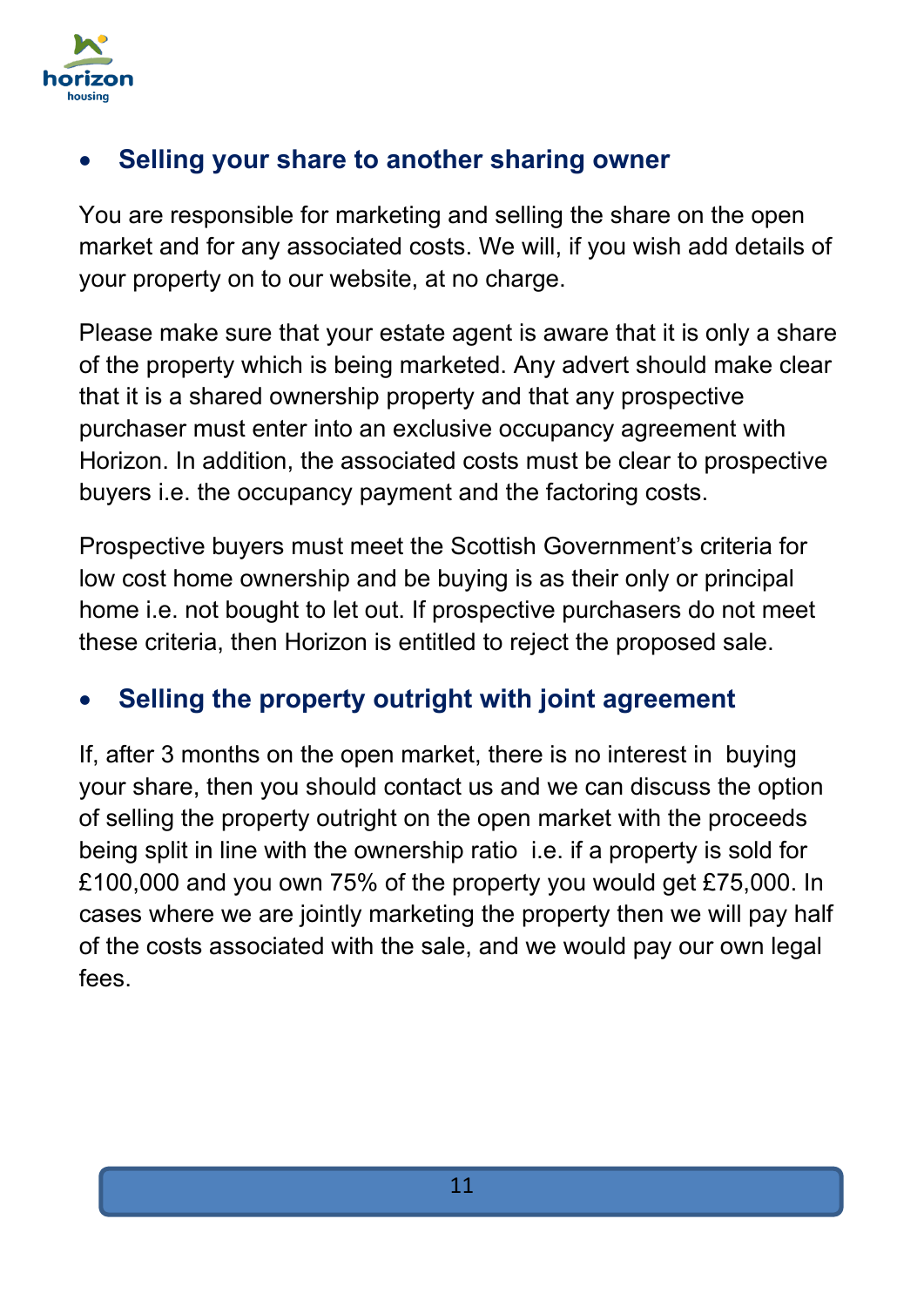

## **Death of a sharing owner**

If you die the occupancy agreement terminates immediately and the value of your share becomes part of your estate. We will agree with your executor how to proceed with the sale of your share. The occupancy charge and any other charges incurred from the date of your death until the sale should be met by the estate at the conclusion of the sale.

## **Relationship breakdown**

If you are a joint shared owner, and one of you has left or intends to leave, then you should let us know. If you have decided who is to remain in the property, you should consider legally separating your shared ownership agreement. You should contact both Horizon and your lender and both must agree to any changes. If all parties are in agreement, then your solicitor will be able to draw up a formal agreement. If there is a dispute, then unfortunately Horizon cannot get involved and you should seek legal advice.

## **Subletting**

You must get Horizon's written permission before subletting your home. This would normally only be granted for a period of up to a year on the condition that you can provide a copy from your lender that they give their consent. We would also expect to see a copy of the tenancy agreement and you also legally obliged to register as a landlord with the local authority.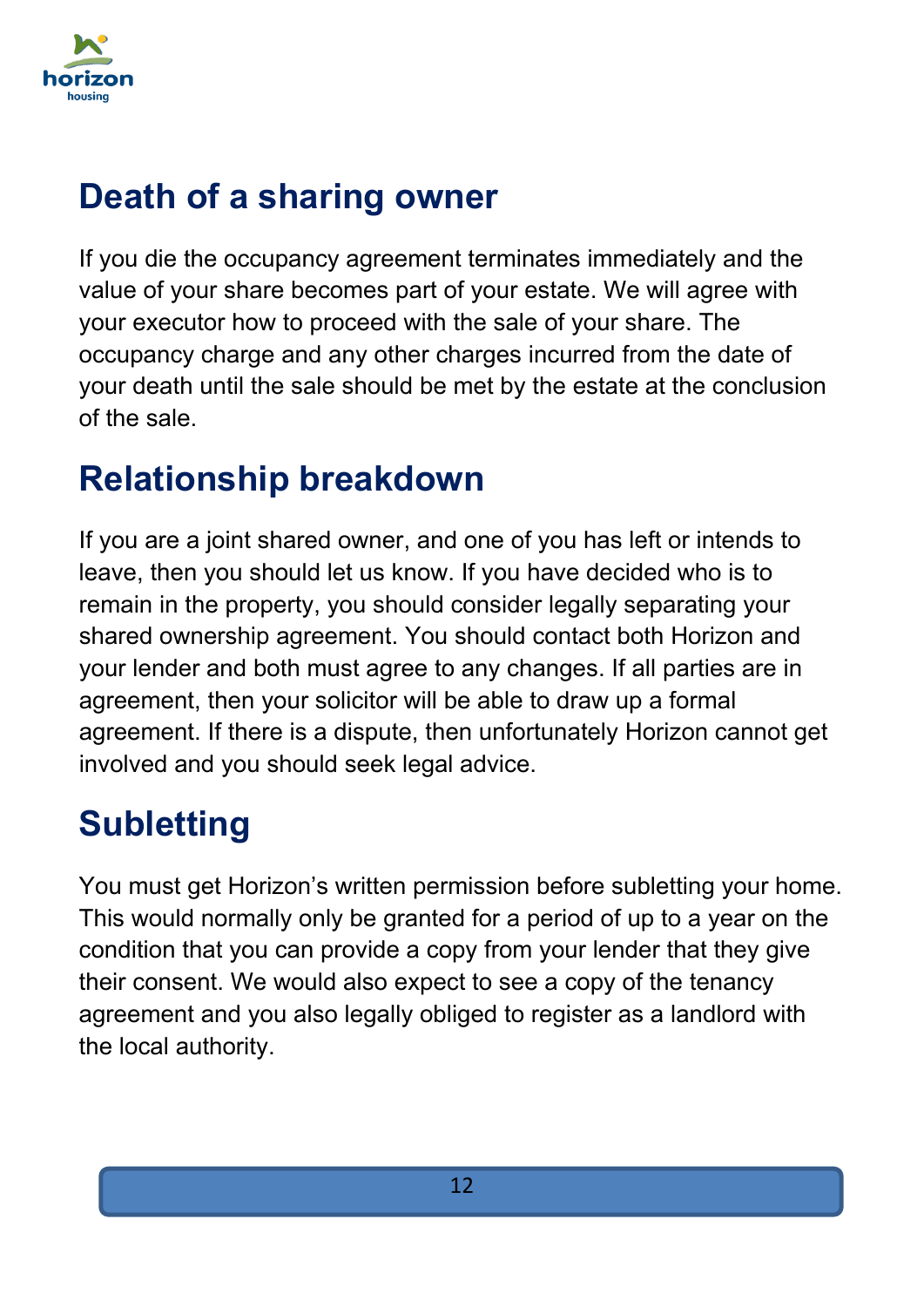

## **Alterations and improvements**

If you want to carry out alterations or improvements to your home – such as putting up a fence or installing a shower, you need to ask for our permission in writing before starting the work. We will not withhold

permission unnecessarily. It is your responsibility to fully consult your neighbours and ensure that any work is fully compliant with planning regulations. Please contact us if you need any advice.



## **Feedback & Complaints**

We want to make sure that you are happy with the service we provide. We want to hear from you if something goes wrong or you are dissatisfied, please tell us so that we can put things right- this will help us improve and develop our service. We will issue you with a copy of our complaints leaflet but you can also find out more on our website [https://www.horizonhousing.org/contact-us/our-services-your-views /](https://www.horizonhousing.org/contact-us/our-services-your-views%20/)

## **Keeping you informed**

We will write to you every year, and more often if required, to tell you about any changes to our services and our charges.

We will issue you with statements of your account every six months but statements are available at any time on request by emailing the office on [e-mail@horizonhousing.org](mailto:e-mail@horizonhousing.org) or calling the office on 0330 303 0089.

We will keep you up to date with what's happening in Horizon and about our service and our performance via newsletters, our website and social media channels.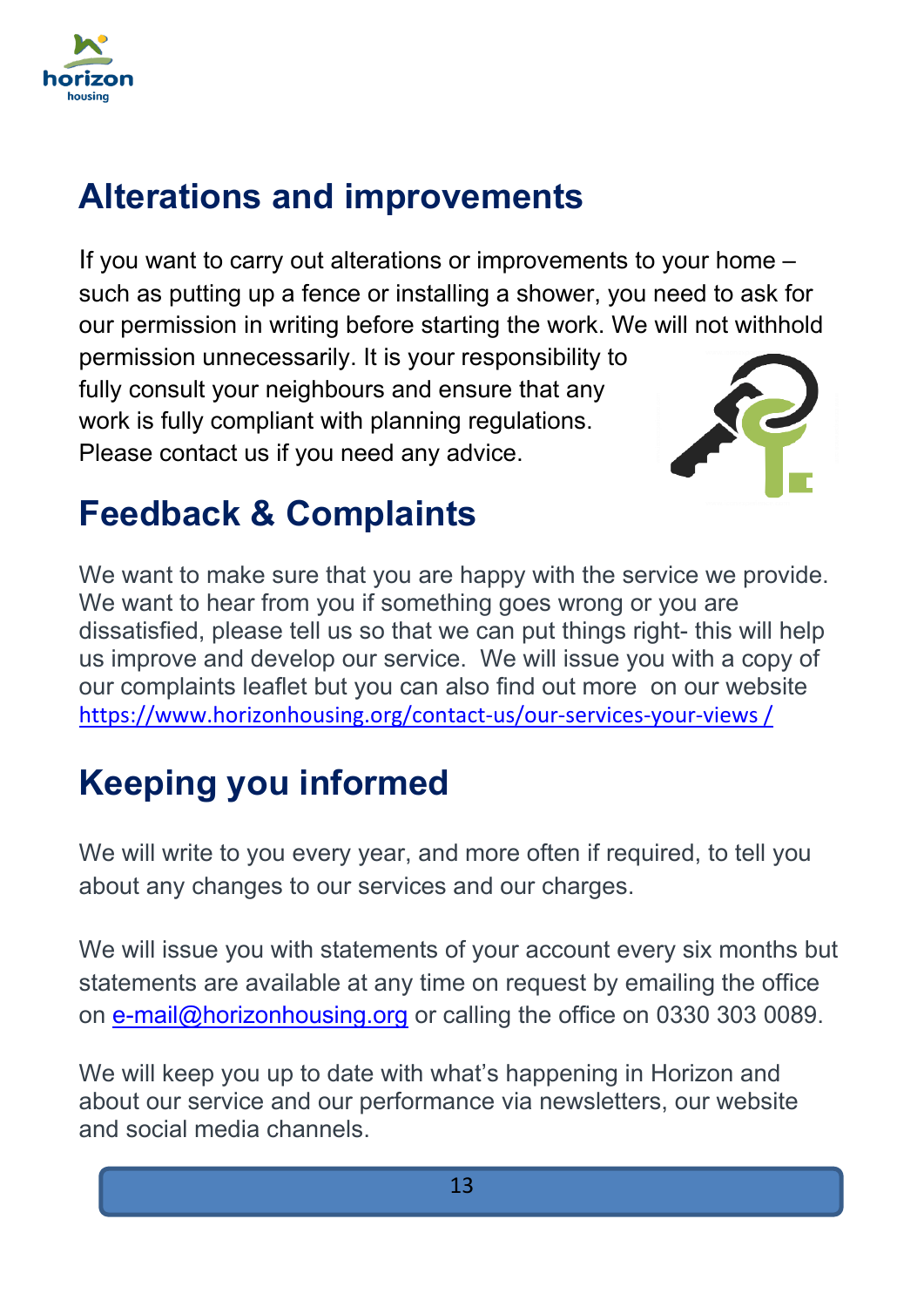

## **Have your say**

We are committed to involve you to help us develop and improve the services we provide to owners and sharing owners.

We believe your knowledge and experience of the services we provide is the best way for us to learn and improve. It involves sharing information, respecting different views and perspectives, problem solving and working together.

## **Why get involved?**

We want to create a culture of mutual trust, respect and partnership so your involvement produces clear benefits for you and Horizon.

If you get involved, you can:

- influence the decisions we make about the services we provide
- have a say in the service standards we set and the targets for assessing how well we are doing
- play a part in monitoring our performance and suggesting where standards need to change to give better value for money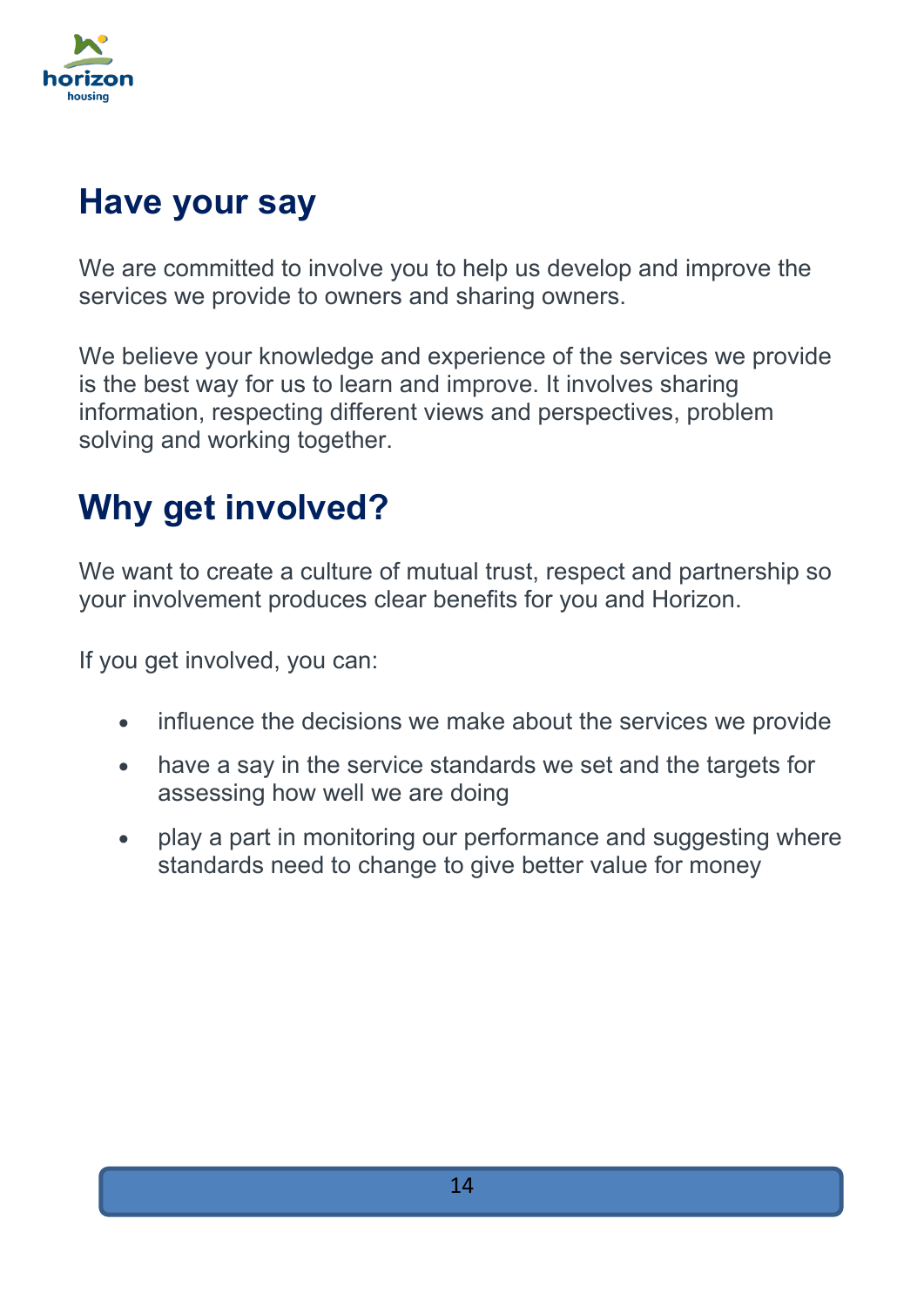

### **How can you get involved?**

- We will invite owners to our annual estate inspections and to our 'Tea in the car park' events and any other local event we organise.
- Sharing Owners are welcome to join with interested tenants in our Residents Improvement Group ( RIG) – find out more and how to get involved at [https://www.horizonhousing.org/tenants/get-involved/residents](https://www.horizonhousing.org/tenants/get-involved/residents-improvement-group/)[improvement-group/](https://www.horizonhousing.org/tenants/get-involved/residents-improvement-group/)
- We are keen to establish an owner e-forum to get your views on our service and to comments on estates service and policies that affect you - email us at [e-mail@horizonhousing.org](mailto:e-mail@horizonhousing.org) or contact us on 0330 303 0089.